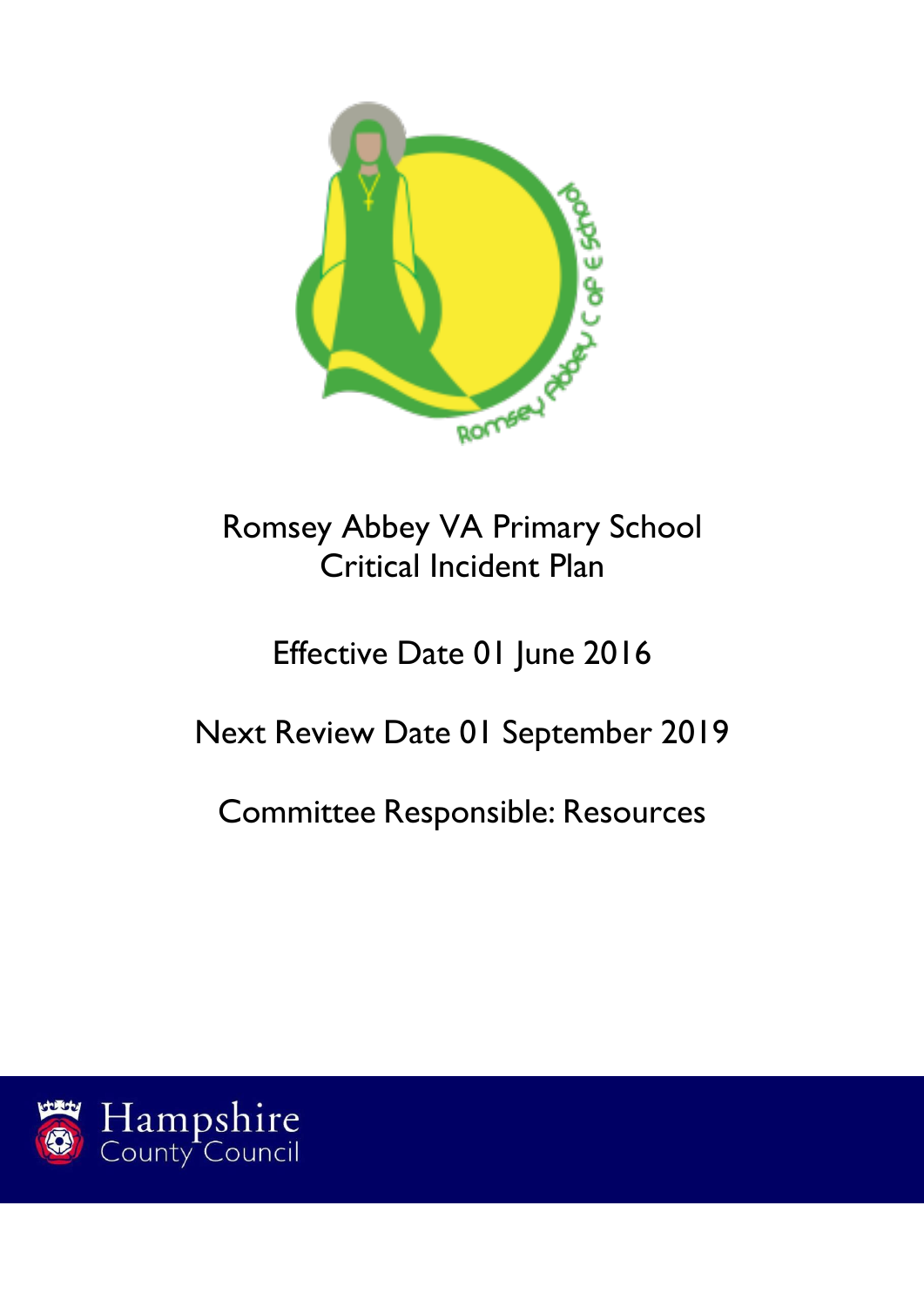# **Quick Overview Flow Chart: Responding to Critical Incidents at Romsey Abbey Primary School – Immediate Action – Note:** *Steps may not necessarily be carried out in sequential order*

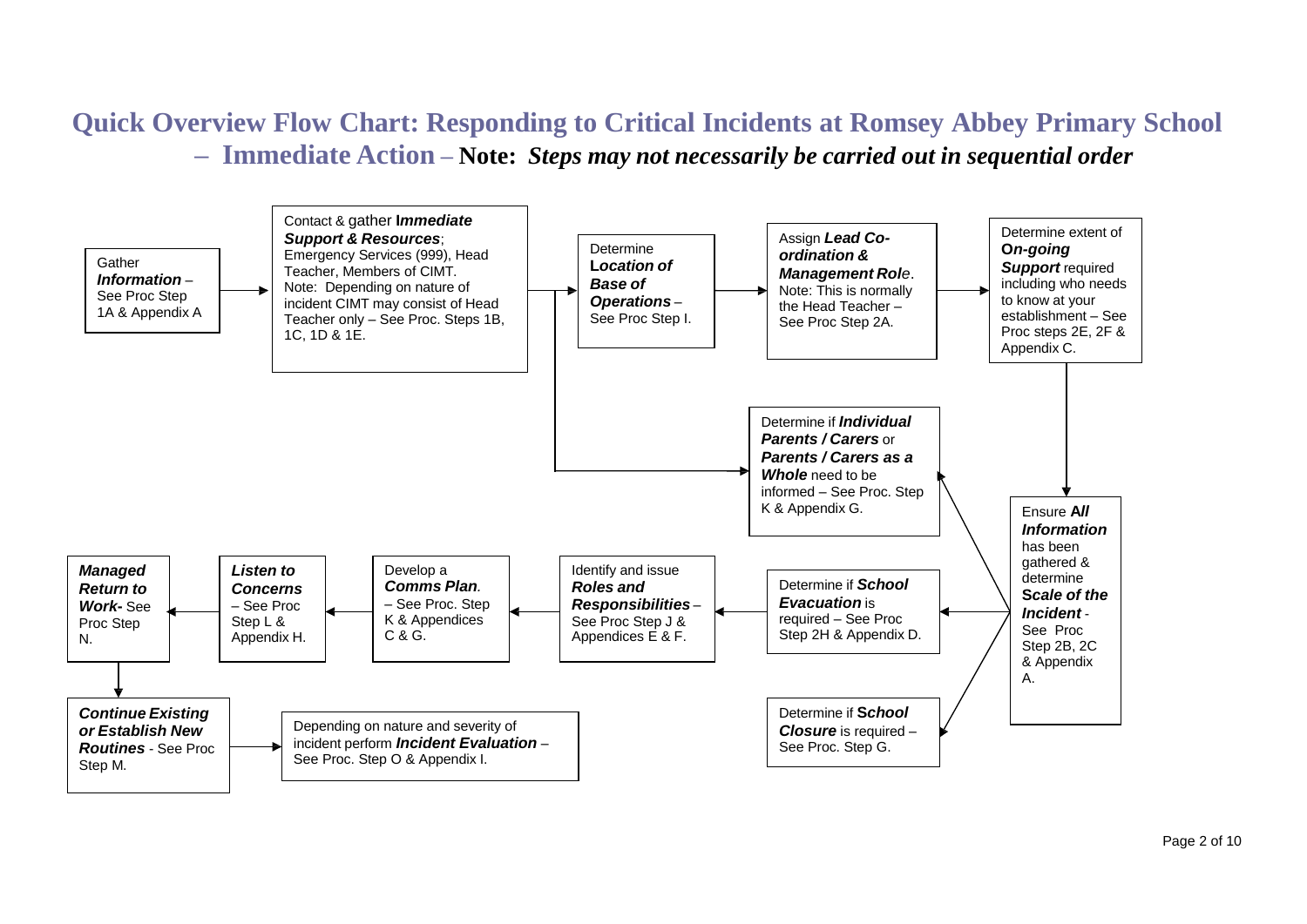# **Contents**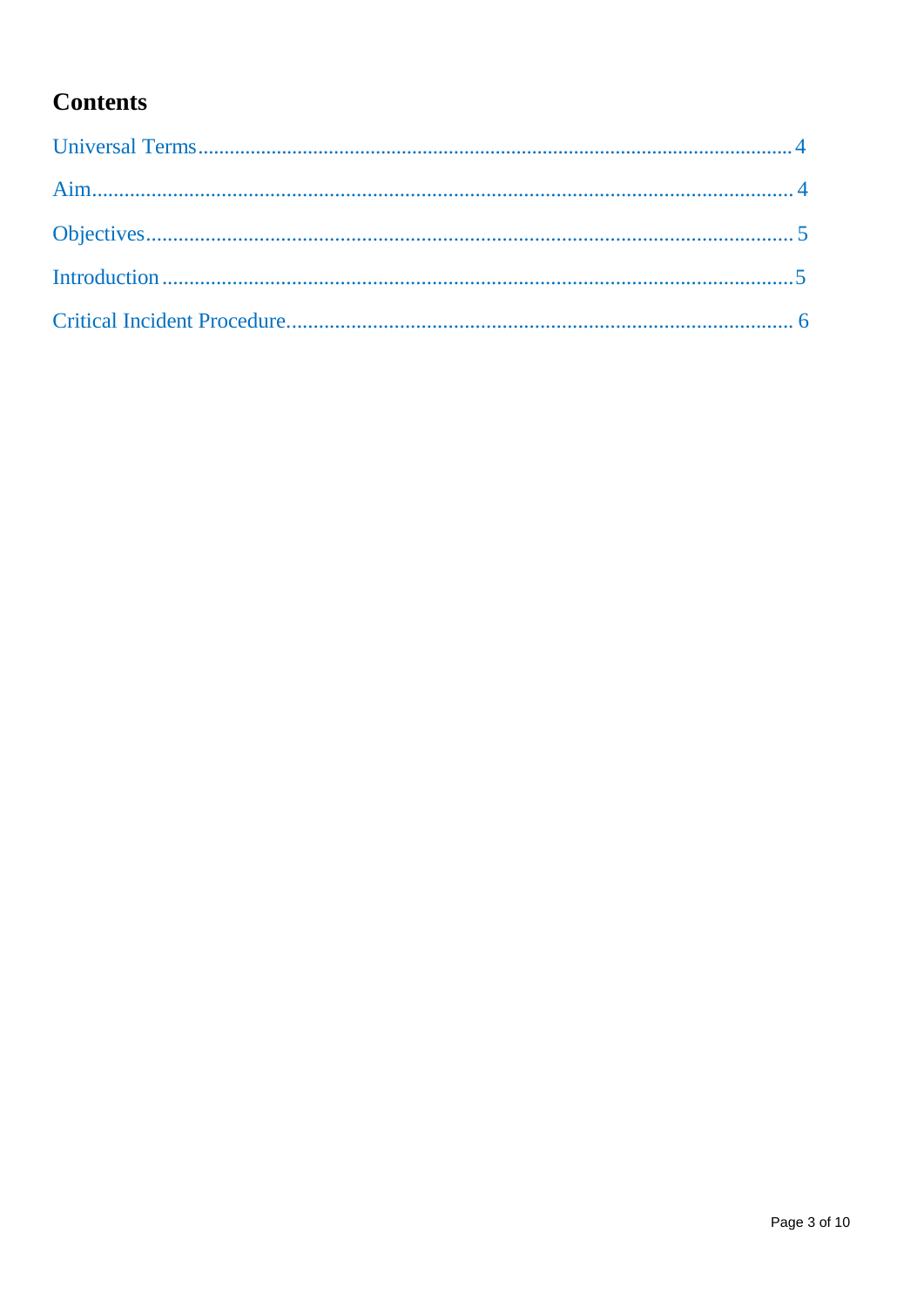## <span id="page-3-0"></span>Universal Terms

- **Establishment** The management or organisational base individuals attend or work from.
- **Young People** A collective term which includes all children and young adults.
- **Parent** A parent or person with parental responsibility.
- **• Qualified person** All those people with a recognised professional qualification (teachers, lecturers, nationally qualified youth or social workers and others who have achieved a minimum NVQ Level Three).
- **Responsible Adult** Other employees or volunteers who are known to the establishment (parent, police officer etc), who are considered to be a responsible adult capable of supporting the qualified professionals.
- **Critical Incident Management Team (CIMT)** A pre identified team of establishment staff who come together on site to manage the incident or emergency.
- **Critical Incident** Establishment or Group is able to manage the situation without outside support. May be necessary to inform HCC of incident. Central and Area Teams can support as required.
- **Serious Incident** Establishment or Group requires support. Children's Services Area Serious Incident Team undertakes the management of the response. The Establishment or Group concentrates on its own immediate priorities. Possible Children's' Services Area Home Team dispatched. Central and specialist Team support.
- **Emergency** Children's' Services Central Emergency Team undertakes overall management of the response. Possible Children's' Services Travelling Team dispatched. All Teams with clear roles and responsibilities.
- **Major Incident** Multi-department Strategic and Tactical management team(s) coordinate overall management of the HCC integrated response as part of a wider multi-agency response. Children's Services Central Team to be ready to respond as required.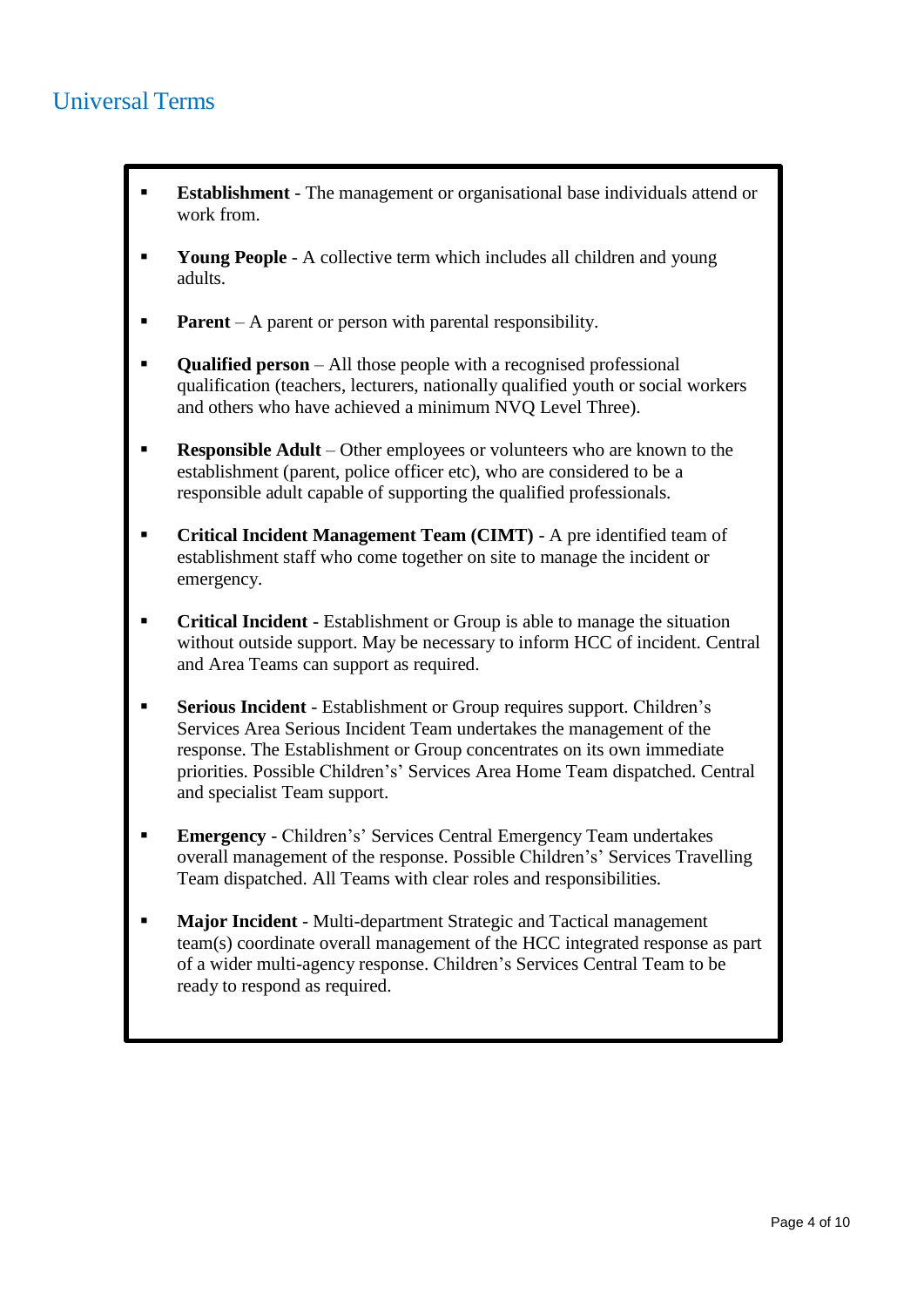## <span id="page-4-0"></span>Aim

The aim of this procedure is to meet requirements of the Hampshire County Council Critical Incident Plan dated January 2009, by giving guidance to enable the establishment staff to manage and coordinate a structured response to a critical incident or emergency.

### <span id="page-4-1"></span>**Objectives**

- To provide a framework for staff to manage a critical incident or emergency;
- To identify plan activation triggers and the action to be taken;
- To detail roles and responsibilities for the coordination and management of the response to a critical incident or emergency;
- To identify appropriate support organisations;
- To ensure effective working with the media.

### <span id="page-4-2"></span>**Introduction**

Incidents are a normal part of life in any establishment with young people. However, some incidents are of a more critical and overwhelming character in which staff may require additional systems and support to enable them to manage the situation. These may include:

- $\blacksquare$ The serious injury or death of a colleague or other adult.
- $\blacksquare$ The serious injury or death of a young person.
- $\blacksquare$ Incidents charged with profound emotion.
- $\blacksquare$ Incidents attracting attention from the media.
- . Incidents involving serious threat.
- $\blacksquare$ Young person suicides.
- $\blacksquare$ Incidents causing significant concern amongst the establishment community e.g. parents or staff.
- . Any other incidents with extremely unusual circumstances which surpass the normal day to day operational procedures.
- . Events which may cause an interruption to the service or make it unsafe to continue the service.

This procedure is not written to be prescriptive or attempt to cover all possible events nor should it necessarily be implemented in sequential order. It is intended to set a framework and checklist to enable staff to set up and manage effective operational procedures to copy with the situations they are faced with.

### Procedure Management & Staff Training

This procedure will be reviewed 3 yearly and updated as necessary. Copies will be kept in the Head Teacher's (HT's) Office, Reception Area, Site Manager's (SM's) Office and in the Class Rooms furthest from the Reception area.

All staff will be required to read the main body of this procedure and be aware of the contents of the associated appendices.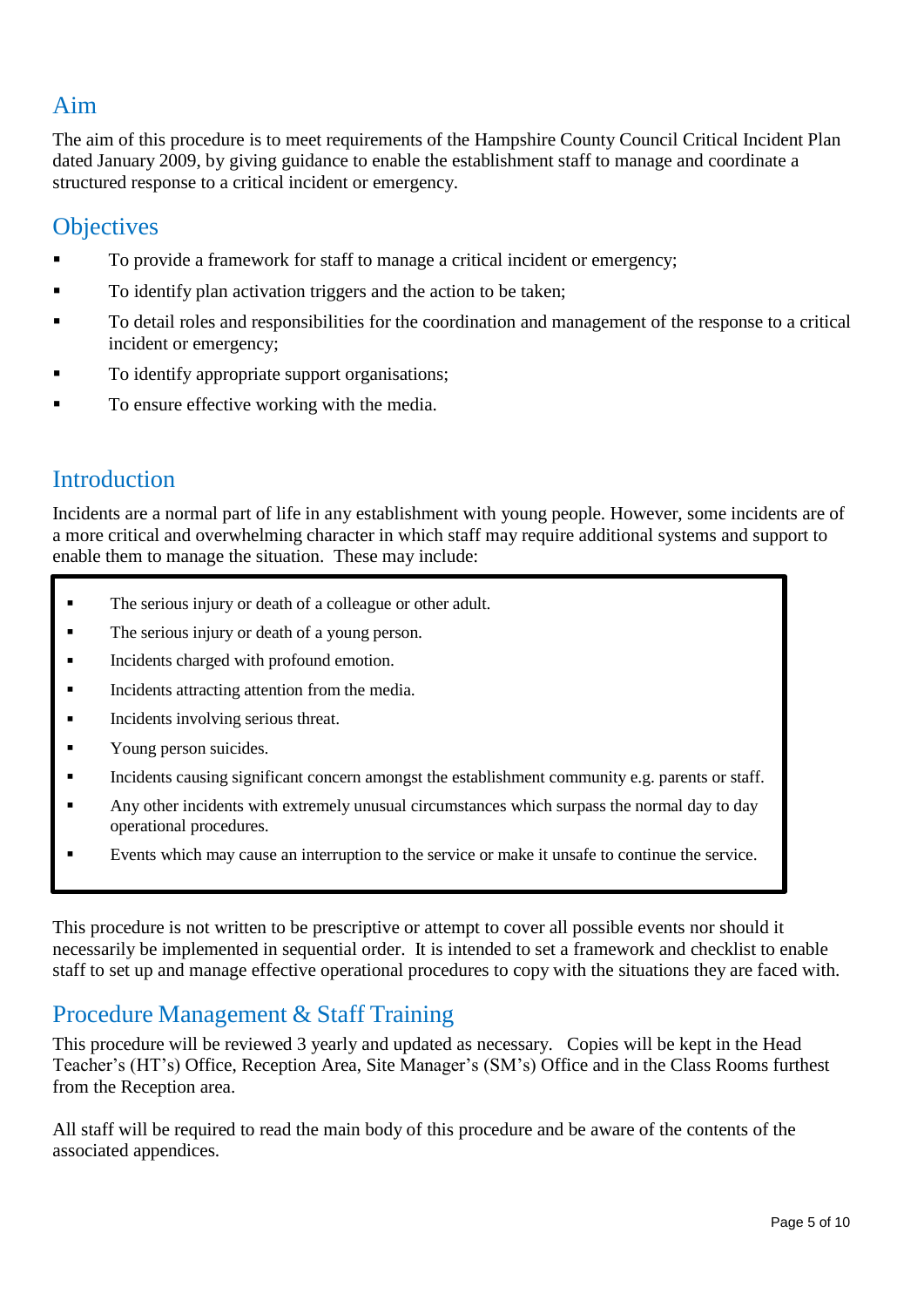## <span id="page-5-0"></span>Critical Incident Procedure

### **Note***: The steps identified below are not necessarily intended to be performed in sequential order.*

- 1. In the event of a critical incident, **the person(s) identifying the incident**, ideally a member of staff shall;
	- A. *Start to gather information* about what has happened.
		- a. What has happened? Where and when?
		- b. Name and contact number of an adult at the incident site
		- c. Extent of injuries; numbers and names.
		- d. Location of injured, name and contact number of adult present.
		- e. Location of uninjured, name and contact number of adult present.
	- B. Determine the extent of *immediate* support required see Appendix A.
		- a. Use the 999 telephone service to contact the appropriate Emergency Service(s) follow their advice and instructions
		- Note: Do not use local contacts / services to request emergency assistance.
	- C. Contact the Head Teacher and, depending on nature of incident, members of the CIMT. The Head Teacher and Governing Body have identified the following personnel to act as the CIMT;

| <b>Name</b>        | Role                      |
|--------------------|---------------------------|
| Julie-Anne Palfrey | <b>Head Teacher</b>       |
| Thomas Langford    | Deputy Head Teacher       |
| Michelle Bishop    | Bursar/Administration     |
| Julie Symonds      | DSL                       |
| Paul Birch         | Site Manager              |
| Norman Oldmeadow   | <b>Chair of Governors</b> |

Consideration should also be given to the inclusion of other key members of the community, as appropriate to the nature of the incident to the CIMT.

Note: Depending on nature of incident CIMT may consist of Head Teacher only. In the absence of the Head Teacher the next senior member of staff shall assume the leadership role.

- D. Decide on the location for CIMT to meet.
- E. Collect any emergency action resources e.g. pens, flipcharts, message pads, logs etc..,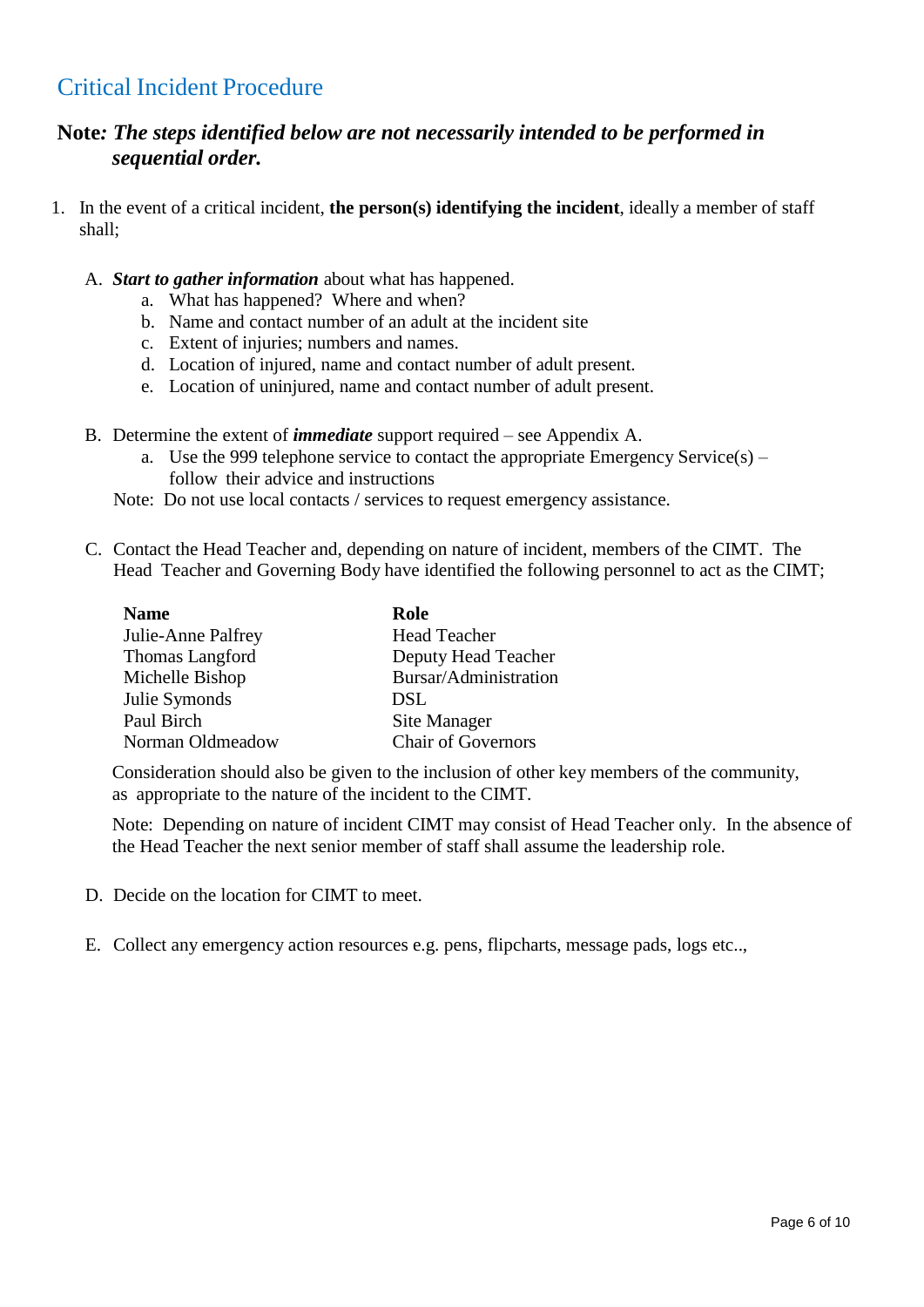## Critical Incident Procedure Cont..,

- 2. It is the responsibility of the CIMT to;
- A. Decide which member of staff will assume the lead coordination and management role this is normally the Head Teacher. In the absence of the Head Teacher the next senior member of staff shall assume the leadership role.
- B. *Ensure all the information* about the incident has been gathered as follows;
	- a. Extent of injuries; numbers and names.
	- b. Name and contact number of an adult at the incident site
	- c. Location of injured, name and contact number of adult present.
	- d. Location of uninjured, name and contact number of adult present.
	- e. Who has been informed? What has been said?
- C. Establish the scale of the incident.
	- a. **Critical Incident -** Establishment or Group is able to manage the situation without outside support. May be necessary to inform HCC of incident. Central and Area Teams can support as required. E.G. school closure due to localised flooding, weather conditions, power outage, boiler failure.
	- b. **Serious Incident -** Establishment or Group requires support. Children's Services Area Serious Incident Team undertakes the management of the response. The Establishment or Group concentrates on its own immediate priorities. Possible Children's Services Area Home Team dispatched. Central and specialist Team support.
	- c. **Emergency -** Children's Services Central Emergency Team undertakes overall management of the response. Possible Children's Services Travelling Team dispatched. All Teams with clear roles and responsibilities.
	- d. **Major Incident -** Multi-department Strategic and Tactical management team(s) coordinate overall management of the HCC integrated response as part of a wider multi-agency response. Children's Services Central Team to be ready to respond as required. E.G. Nuclear incident.
- D. If the incident occurred as part of an Offsite Activity or Educational Visit then follow procedures plus steps O to R below. For all other incidents follow steps E to R below.
- E. Agree extent of *on-going* support required Initial support should be through the emergency services if required.
	- a. If necessary and not already happened, use the 999 telephone service to contact the appropriate Emergency Service(s) – follow their advice and instructions.

**Note:** Do not use local contacts / services to request emergency assistance.

b. Commensurate with the scale of the incident, designate staff to make contact with and liaise with the required organisations. Support can sought from Children's Services and other departments in HCC - Contact the Emergency Planning Unit Duty Officer;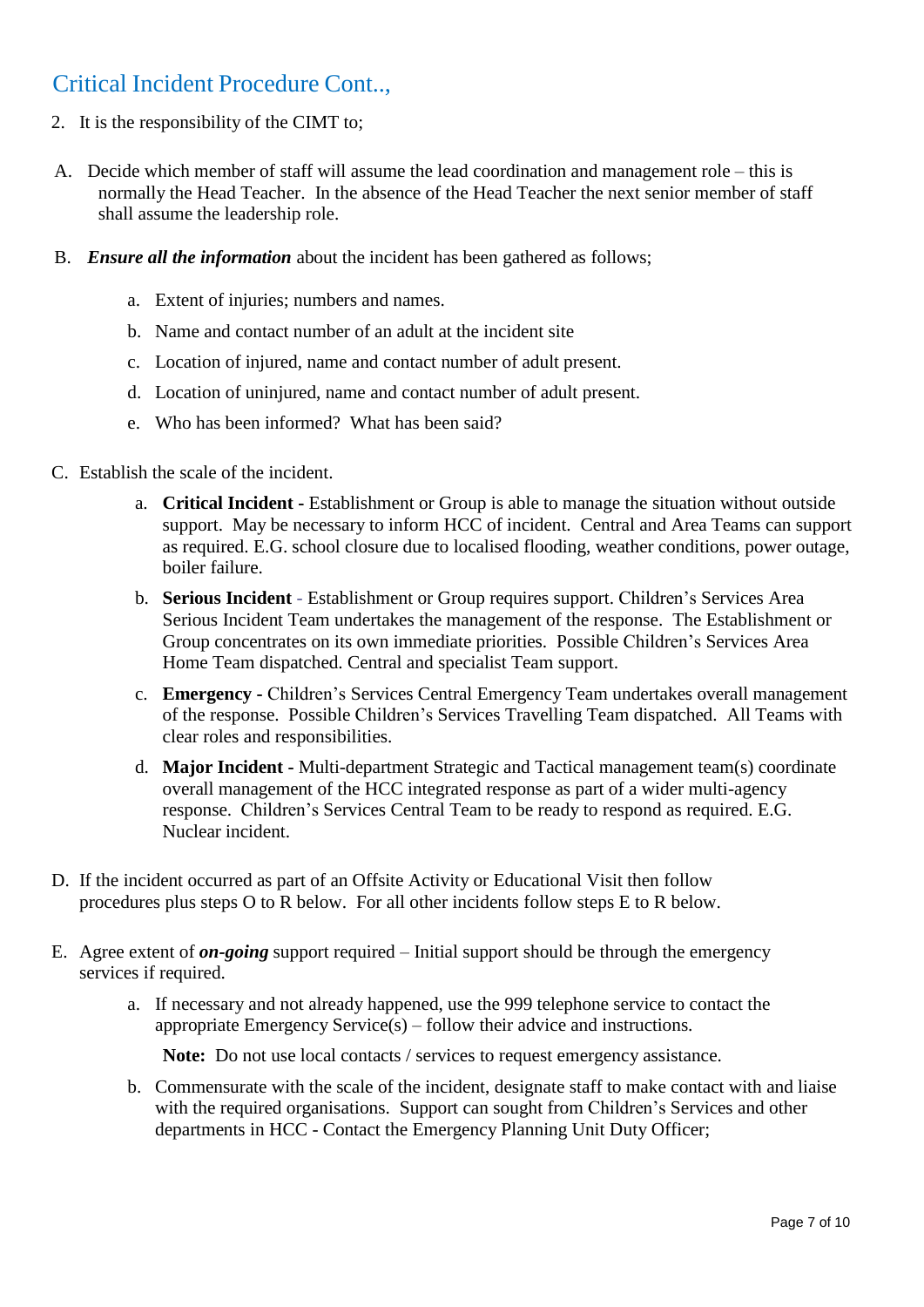## Critical Incident Procedure Cont...,

- F. Decide who needs to know at this stage in your establishment –
- G. Determine whether the school needs to be closed.
	- a. Alert parents/carers to prevent students arriving or to ensure they are effectively removed from the premises.
	- b. Ensure any pupils arriving at the establishment are safely accommodated until their parents/carers have been informed and arrangements have been made for the child's safe return to home or a location nominated by their parent/carer.
	- c. Alert HCC Children's Services Department. This will enable the updating of the HCC website.
- H. If the incident is within working hours, determine whether Evacuation of children and staff is required – the type of evacuation will depend on the severity and nature of the incident. If an immediate evacuation is deemed necessary the first evacuation point should be to the;

#### a. **Fire Assembly Points on the School Playground**, providing it is safe to do so.

If this location is deemed unsuitable, and there are no other suitable locations on the school premises, then due to their close proximity to the school the following locations shall be used in order of preference;

#### a. **Romsey Abbey, Romsey, SO51 8EP**

#### b. **The Romsey School, Greatbridge Road, Romsey, SO51 8ZB**

**Note:** In the event of any evacuation it is imperative that children are supervised in small groups by a Responsible Adult. If possible, a register should be taken before evacuation and immediately on arrival. Extreme care should be taken when travelling between locations. Refer to RAPS Evacuation Policy and Fire Safety Manual as appropriate to incident in hand.

#### I. Determine the Location for the Base of Operation

- a. Inform all team members and staff of base location and if appropriate, evacuation details.
- b. Establish best use of space and accommodation.
- c. Consider where visitors and the community can gather and meet.
- d. Ensure equipment such as whiteboards, flip charts etc. are available and accessible.

#### J. Identify and issue Roles and Responsibilities.

- a. Designate staff to maintain a log of events, decisions and actions.
- b. Designate staff to ensure information is passed on and actions followed up.
- c. Decide if you want to set-up large public boards e.g. flip charts or whiteboards to display information about the incident team, location, information releases, contacts etc..,
- d. Assign a single spokesperson where possible this would normally be the Head Teacher.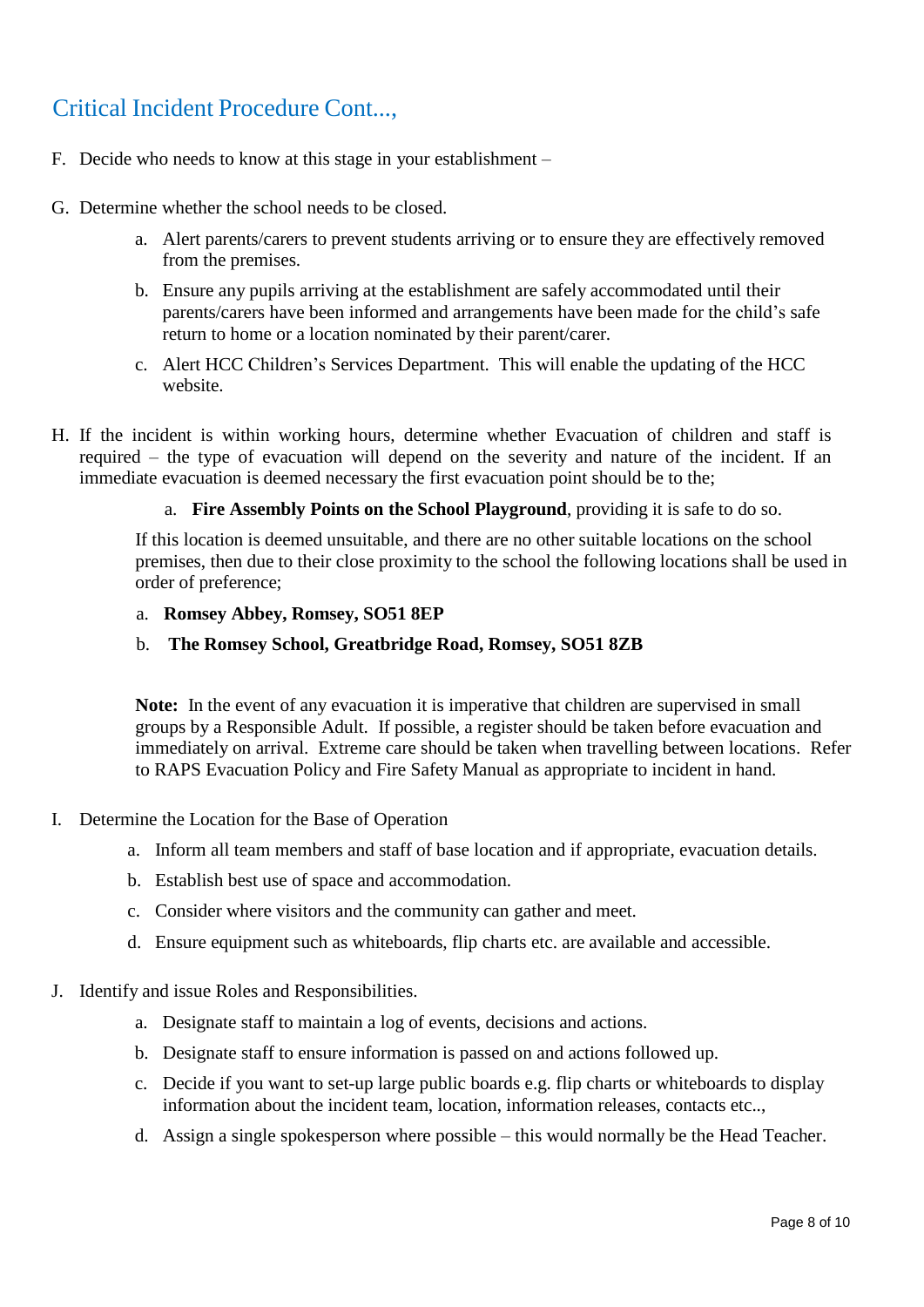## Critical Incident Procedure Cont...,

- e. The Children's Services emergency procedures allow for a HCC team to travel to any location depending on the severity and nature of the incident.
- K. Agree a Communications Plan the release of information must be carefully planned. All communications should go through the Head Teacher or CIMT. Poor or incorrect information can be damaging. This may be on a 'need to know' basis throughout the stages of the development of an incident. Some serious incidents may be dealt with without the knowledge of the overall community. Actions will need to be taken to limit the affect mobile phone communications and texting have on planned release of information.
	- a. Contact HCC Corporate Communications as soon as is practicable to alert or inform them. Seek support and advice – this can be done via the HCC Emergency Planning Officer.
	- b. Designate staff to prepare information to be made available to all staff members offer caution with reference to contact with the media.
	- c. If there is potential for media involvement, designate staff to prepare a script from which anyone confronted by the media can speak.

**Note:** This must be agreed in advance with HCC Corporate Communications.

- d. If the incident warrants, make early contact with affected families. Speak directly to persons concerned to avoid confusion - give facts and actions.
- e. If appropriate, designate staff to prepare an information letter home. **Note:** The content must be cleared with HCC Children's Services / Corporate Communications in case of legal action.
- f. If considered necessary, invite parents to school for a briefing.
- g. It may be necessary to contact local radio stations to ensure wider dissemination of information.
- h. Determine who in the Community needs to know. Consider contacting the following:
	- School Transport School Catering Team Music Service/tutors After school club Children's Centre / Pre-School Playgroups Other Outside Agencies